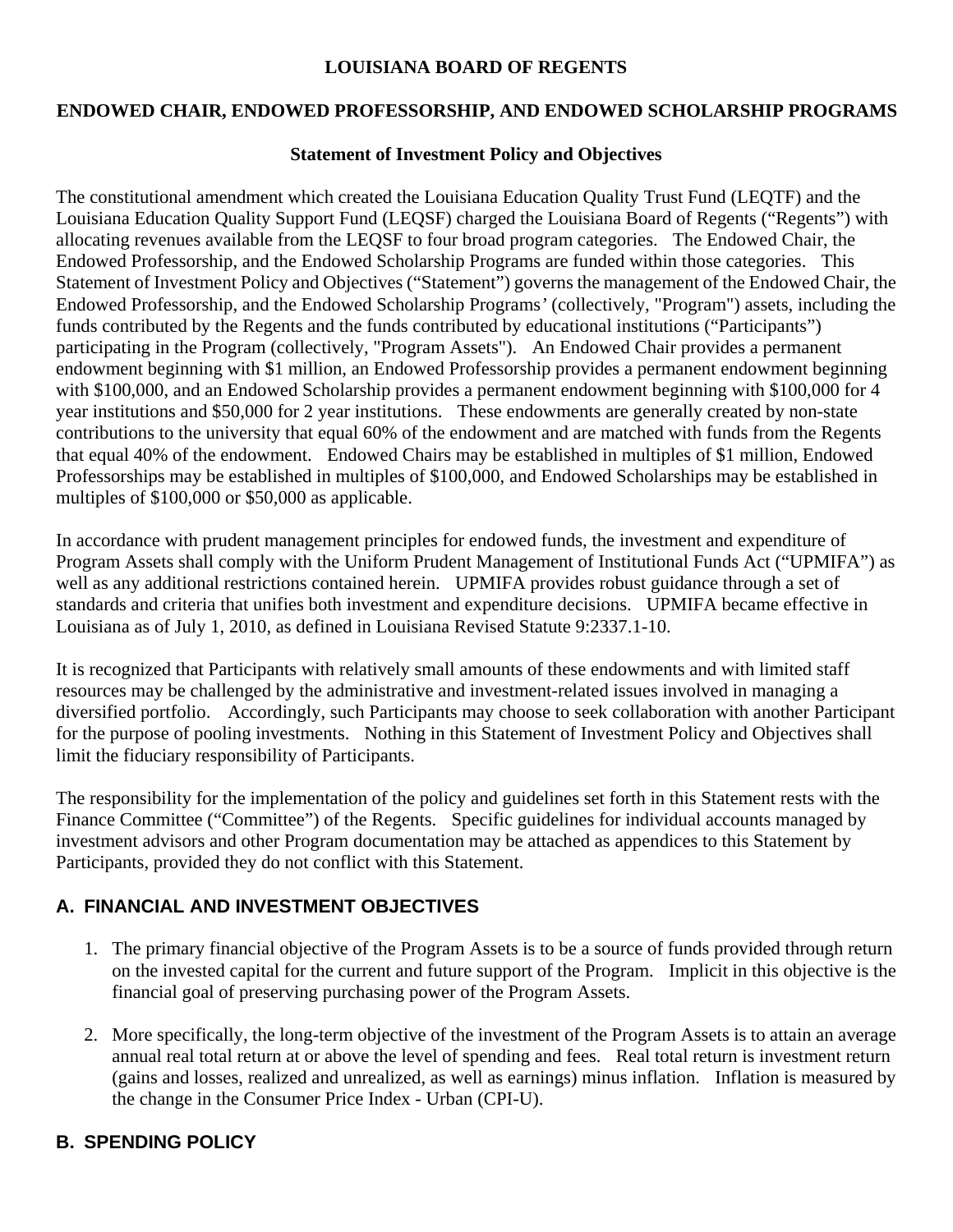- 1. Annual spending must be determined by each Participant in accordance with UPMIFA. However, the market value of each endowment at the end of the most recent fiscal trust fund year must exceed the original corpus of the endowment by an amount at least equal to the amount to be spent in the next fiscal trust fund year for which a spending allocation is to be made. When the current market value of each endowment is below the original corpus of that endowment, no spending is allowed. The amount of annual spending allowed above for the Endowed Scholarship may be divided among multiple recipients, provided that each student receives at least \$1,000 per year at 4 year institutions or at least \$500 per year at 2 year institutions.
- 2. Also in accordance with UPMIFA, Participants may assess an appropriate usual and customary fee on Program Assets.

# **C. PORTFOLIO COMPOSITION AND ASSET ALLOCATION**

- 1. To achieve the long-term investment objective, the Program Assets shall be invested in accordance with UPMIFA and appropriately diversified across such categories as asset class, geography, and market capitalization.
- 2. Permissible Investments
	- a. Publicly traded debt securities
	- b. Publicly traded equity securities
	- c. Alternative Investments managed by an external investment manager
		- i. Real Estate Investment Trusts (REITs)
			- ii. Hedge Funds
		- iii. Private Equity and Private Debt
- 3. Restrictions
	- a. In accordance with Article VII, Section 14 (B) of the Constitution of Louisiana, no more than 74% of the Program Assets may be invested in equity. For the purpose of this limitation, publicly traded equity and alternative investments shall be considered equity.
	- b. A minimum of 26% of the Program Assets will be held in Fixed Income investments.
	- c. No more than 50% of publicly traded equity may be foreign equity
	- d. No more than 50% of publicly traded debt may be foreign debt
	- e. Publicly traded debt must maintain an average credit quality of at least "A" as determined by Moody's, S&P, or Fitch.
	- f. No more than 5% of publicly traded debt may be invested in any single issuer with the exception of securities issued by the U.S. Government or its agencies
	- g. No more than 25% of Program Assets may be invested in Alternative Investments
		- i. No more than 10% of Program Assets may be invested in REITs
		- ii. No more than 15% of Program Assets may be invested in Hedge Funds
		- iii. No more than a 10% of Program Assets may be invested in Private Equity and Private Debt combined based on committed capital.
	- h. Leverage and the speculative use of derivatives are prohibited at the Participant level, yet are permissible for external alternative investment managers.

## **D. INVESTMENT MANAGEMENT STRUCTURE**

The Participants may choose and monitor the investment manager(s) for their respective portions of the Program Assets. Each investment manager has discretion to manage the assets in each particular portfolio to achieve the investment objectives within the guidelines set forth in this policy and in any separate manager guidelines not contrary to this Statement adopted by the Participants.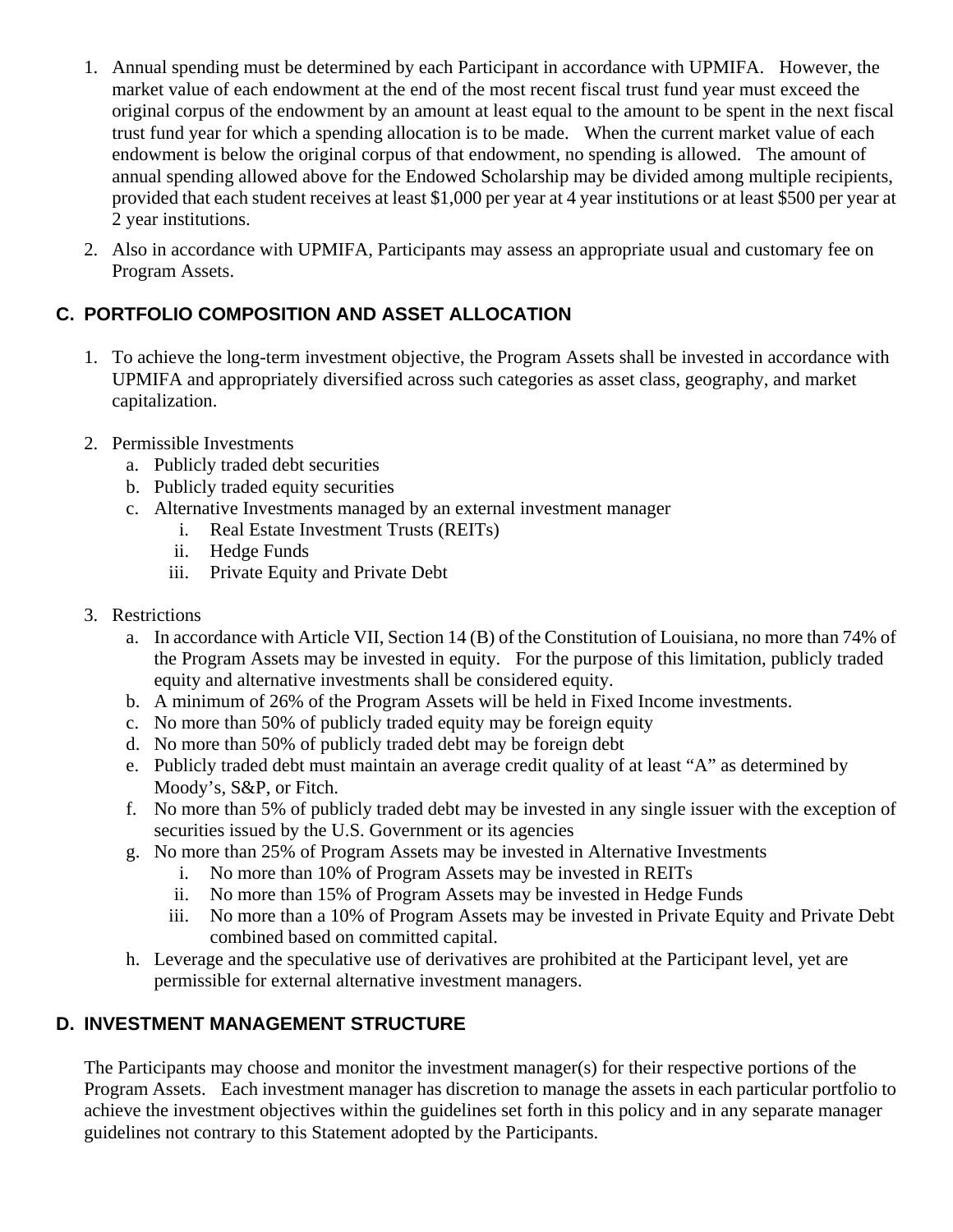## **E. PERFORMANCE AND MONITORING OBJECTIVES**

- 1. The investment performance of the Program Assets is to be measured against benchmarks constructed to reflect the asset classes contained in each Participant's portfolio.
- 2. Each investment manager's portion of the Program Assets will be monitored by the Participant for consistency with that manager's investment philosophy, return relative to objectives, investment risk as measured by asset concentrations, exposure to extreme economic conditions, and market volatility. The Participants will review portfolios on an annual basis, but investment results will be evaluated in accordance with Section A and E.1.

# **F. GUIDELINES FOR TRANSACTIONS**

- 1. The Participants will be responsible for communicating the guidelines set forth in this Statement and the individual Participant's investment plans and financial needs to the investment managers.
- 2. As a general rule that applies to all assets managed, transactions should be entered into on the basis of best execution.

#### **G. STATEMENT REVIEW**

This policy should be reviewed biennially for its continued appropriateness. The Investment Policy Advisory Committee (IPAC), which shall consist of two representatives from each public higher education system and two representatives from the Louisiana Association of Independent Colleges and Universities (LAICU), shall be responsible for making recommendations for revision of this policy to the Regents, the Committee, and the Commissioner of Higher Education on behalf of the postsecondary education community.

## **H. REPORTING REQUIREMENTS**

- 1. Annual reporting forms developed by the Regents must be submitted no later than October 1st of each year or the end of the third month following the end of the fiscal trust fund year. The reports will reflect the activities of each Endowed Chair, Endowed Professorship, and Endowed Scholarship. These reports will be reviewed by the Regents' staff.
- 2. The Participant shall contract annually with an independent auditor or the Legislative Auditor to make the following representations and certifications regarding the Program. The auditor should certify that:
	- a. The Program Assets have been managed in compliance with the provisions in this Statement.
	- b. The annual financial reports for the Program submitted to the Regents were accurate and agreed to the accounting records of the foundation and/or institution.
	- c. The proceeds of the endowed chairs were used in accordance with the provisions as set forth in the Board of Regents Endowed Chair Program Policy, the proceeds of the endowed professorships were used in accordance with the provisions as set forth in the Board of Regents Endowed Professorship Program Policy and the proceeds of the endowed scholarships were used in accordance with the provisions as set forth in the Board of Regents Endowed Scholarship Program Policy. The foundation, if applicable, is operating under and has complied with all provisions of a funds management agreement with its respective university. Investment earnings generated from pooled assets involving Endowed Chairs, Endowed Professorships, or Endowed Scholarships have been properly allocated to the chairs, professorships or scholarships in accordance with this Statement.
	- d. The value of the state funds held by the foundation, if applicable, as reported in its financial statements is equal to the amount recorded in the university's books.